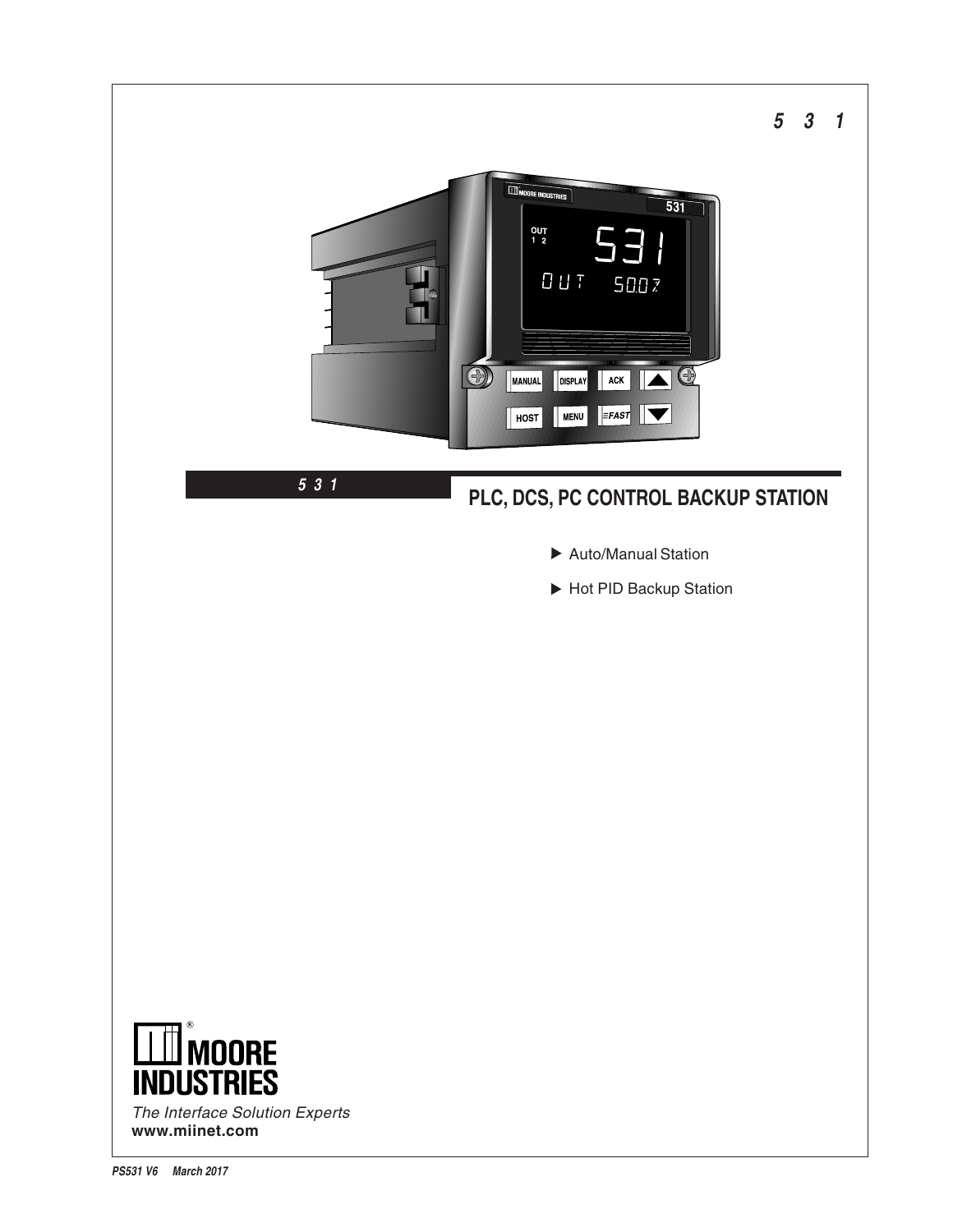## **PURPOSE AND OPERATION**

The 531 provides automatic PID control backup for critical loops controlled by PLC, DCS or PC systems. Unlike a single loop controller configured to sense and retransmit a control signal, which adds liability and complexity; the 531 has a simple operator interface, special parameters for control states upon host transfer or failure, and a special pass-through circuit that provides redundancy in the control loop. In HOST mode, the control signal (4-20mA) is hard wired to pass through the 531 without degradation. In LOCAL mode, the 531 generates the CV (control) signal in AUTO or MANUAL mode. Host CV tracking enables a bumpless transfer to LOCAL mode in either LOCAL AUTO or LOCAL MANUAL mode. A special CV line sense function triggers HOST to LOCAL transfer automatically if host CV signal fails. LOCAL/HOST transfer may also be initiated by a dedicated front panel key or a contact input. The 531's setpoint may be set locally or remotely from the host, ensuring bumpless changeover to LOCAL AUTO mode. The 531 may also be operated as a manual loading station in the LOCAL MANUAL mode.

# **FEATURES**

- Optically isolated inputs and outputs to avoid ground loop problems.
- Unique, bolted "clamshell" front panel provides NEMA 4X watertight rating.
- Sturdy illuminated rubber keys yield much longer life than common dome-type keys, provide excellent tactile feel, and are easily read in the dark.
- Bright vacuum fluorescent three line display has two lines of alpha-numerics for simplified configuration and operation messages.
- Compact 6" deep case enables installation in shallow cabinet.
- Available alarm output in LOCAL mode for status flag to host.
- Optional RS-485 serial communications with baud rates up to 19,200 will allow you to monitor your process from a personal computer or other host.

| <b>FUNCTIONS</b>                             |                                                                                                                                                                                                                                            |  |  |  |
|----------------------------------------------|--------------------------------------------------------------------------------------------------------------------------------------------------------------------------------------------------------------------------------------------|--|--|--|
| <b>Loss of Host</b><br><b>Control Signal</b> | CVIine sense function triggers "Lost Host" message, automatic transfer to LOCAL<br>mode; bumpless transfer with RSP tracking available. Automatic transfer to HOST<br>mode upon host CV return is configurable (CV must be 4-20mA signal). |  |  |  |
| Local/Host<br><b>Transfer</b>                | Dedicated "Host" key toggles between states and lights in HOST mode. Bumpless<br>transfer to either LOCAL AUTO or LOCAL MANUAL mode is available by using RSP<br>tracking and output ramp. Transfer also initiatable by rear contact.      |  |  |  |
| <b>Control Signal</b>                        | "Hard Wired" pass-through circuit does not rely on local station (531) to generate                                                                                                                                                         |  |  |  |
| <b>Integrity</b>                             | control signal in HOST mode.                                                                                                                                                                                                               |  |  |  |
| <b>Control Signal</b>                        | Special "By-Pass" circuit allows host control signal to pass through even when 531                                                                                                                                                         |  |  |  |
| <b>Integrity</b>                             | chassis is removed from case.                                                                                                                                                                                                              |  |  |  |
| Ease of                                      | Special menus and parameters dedicated to back-up function enable configuration of                                                                                                                                                         |  |  |  |
| Configuration                                | output and setpoint states upon "Host" failure or operator initiated transfer.                                                                                                                                                             |  |  |  |
| <b>Simplicity of</b>                         | Clearly labeled keys and displays enable operators to easily see control loop status:                                                                                                                                                      |  |  |  |
| <b>Operation</b>                             | HOST/LOCAL mode, AUTO/MANUAL mode, PV, CV, host and local SP.                                                                                                                                                                              |  |  |  |
| <b>Universal Process</b>                     | PV signal may be retransmitted from host or in series with host. Thermocouple,                                                                                                                                                             |  |  |  |
| <b>Input</b>                                 | RTD, volt and mV signals may be direct wired to 531.                                                                                                                                                                                       |  |  |  |
| <b>Security</b>                              | Our unique security system lets you decide exactly which function groups have<br>restricted access.                                                                                                                                        |  |  |  |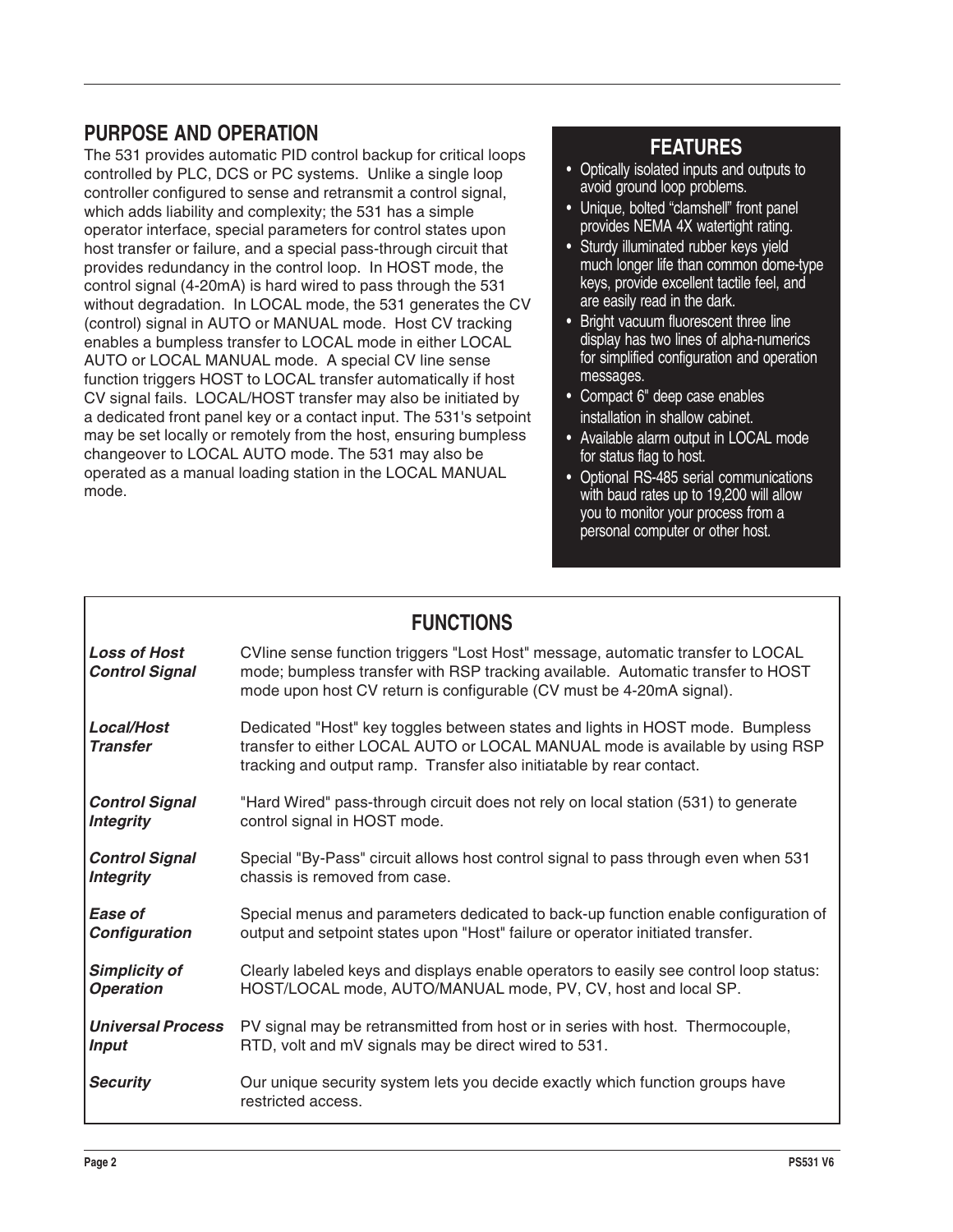# **SPECFICATIONS**

#### **ACCURACY**

|                             | <b>TYPICAL</b>          | <b>MAXIMUM</b>          |
|-----------------------------|-------------------------|-------------------------|
| <b>LINEAR</b>               |                         |                         |
| (Voltage)                   | $\pm$ 0.025% full scale | $\pm$ 0.100% full scale |
| (Current)                   | $\pm$ 0.050% full scale | $\pm$ 0.150% full scale |
| <b>RTD</b>                  |                         |                         |
| 1°                          | $\pm$ 0.050% of span    | $\pm$ 0.150% of span    |
| $0.1^\circ$                 | $\pm$ 0.095% of span    | $\pm$ 0.225% of span    |
| <b>THERMOCOUPLE</b>         |                         |                         |
| $J, K, N, E (> 0^{\circ}C)$ | $\pm$ 0.060% of span    | $\pm$ 0.150% of span    |
| J, K, N, E $(< 0^{\circ}C)$ | $\pm$ 0.150% of span    | $\pm$ 0.375% of span    |
| $T > 0$ °C)                 | $\pm$ 0.100% of span    | $\pm$ 0.250% of span    |
| $T \approx 0^{\circ}C$      | $\pm$ 0.250% of span    | $\pm$ 0.625% of span    |
| $R, S (> 500^{\circ}C)$     | $\pm$ 0.150% of span    | $\pm$ 0.375% of span    |
| $R, S (< 500^{\circ}C)$     | $\pm$ 0.375% of span    | $\pm$ 0.925% of span    |
| $B$ (>500 $^{\circ}$ C)     | $\pm$ 0.150% of span    | $\pm$ 0.375% of span    |
| $B$ (<500 $^{\circ}$ C)     | $\pm$ 0.500% of span    | $±$ 1.000% of span      |
| W, W5 & Platinel II         | $\pm$ 0.125% of span    | $\pm$ 0.325% of span    |

Display accuracy is  $\pm$  1 digit. These accuracy specifications are at reference conditions (25°C) and only apply for NIST ranges. Detailed accuracy information is available upon request.

### **CONTROL ALGORITHM**

PID, P with manual reset, PI, and PD with manual reset.

## **TUNING PARAMETERS**

Proportional Band: 0.1 to 999% of input range Integral: 1 to 9999 seconds/repeat Derivative: 0-600 seconds Manual Reset: 0-100% output

## **ISOLATION**

Inputs and outputs are grouped into the following blocks:

**Block 1** — process variable indication

- **Block 2** outputs 1, 2, and 4
- **Block 3** communications, set of 3 digital inputs, output 3

**Block 4** — setpoint and indicator

Each block is electrically isolated from the other blocks to withstand a HIPOT potential of 500Vac for 1 minute or 600Vac for 1 second, with the exception of blocks 1 and 4, which are isolated to withstand a HIPOT potential of 50 volts peak for 1 minute between each other. Inputs and outputs are not isolated from other inputs and outputs within the same block.

## **PROCESS VARIABLE INPUTS**

Universal input type. Any input type may be selected in the field. Selection of input type (thermocouple, RTD, voltage or current) via jumper. Selection of particular sensor or range is via front panel.

| <b>THERMOCOUPLES</b> | <b>RANGE °F</b> | <b>RANGE °C</b>  |
|----------------------|-----------------|------------------|
| В                    | 104 to 3301     | 40 to 1816       |
| E                    | $-454$ to 1832  | $-270$ to 1000   |
| J                    | $-346$ to 1832  | $-210$ to $1000$ |
| Κ                    | $-418$ to 2500  | $-250$ to 1371   |
| Ν                    | $-328$ to 2372  | $-200$ to 1300   |
| R                    | 32 to 3182      | 0 to 1750        |
| S                    | 32 to 3182      | 0 to 1750        |
| Τ                    | $-328$ to 752   | $-200$ to 400    |
| W                    | 32 to 4172      | 0 to 2300        |
| W5                   | 32 to 4172      | 0 to 2300        |
| Platinel II          | $-148$ to 2550  | –100 to 1399     |

| <b>RTD'S</b>                   | <b>RANGE °F</b>   | <b>RANGE °C</b>   |
|--------------------------------|-------------------|-------------------|
| 100 ohm Pt. (DIN) -328 to 1562 |                   | $-200$ to 850     |
|                                | $-328.0$ to 545.0 | $-200.0$ to 285.0 |
| 100 ohm Pt. (JIS) -328 to 1202 |                   | $-200$ to 650     |
|                                | $-328.0$ to 545.0 | $-200.0$ to 285.0 |
| 100 ohm Pt. (SAMA)-328 to 1202 |                   | $-200$ to 650     |
|                                | $-328.0$ to 545.0 | $-200.0$ to 285.0 |

| <b>TRANSMITTER SIGNALS</b><br>Milliamps DC | <b>INPUT RANGE</b><br>4 to 20 |
|--------------------------------------------|-------------------------------|
| Voltage DC                                 | $0$ to $20$<br>1 to $5$       |
| Millivolts DC                              | 0 to 5<br>$0$ to 10           |
|                                            | 0 to 30                       |
|                                            | 0 to 60<br>0 to 100           |
|                                            | $-25$ to 25                   |

#### **LINEARIZATION**

Thermocouple and RTD inputs are automatically linearized. Transmitter inputs may be linearized with a square root function or user-defineable 15-point straight line linearization function.

## **TRANSITION TIME**

CV signal is restored 250msec. after the HOST signal break is detected. CV signal is considered lost when it falls below 3.2mA.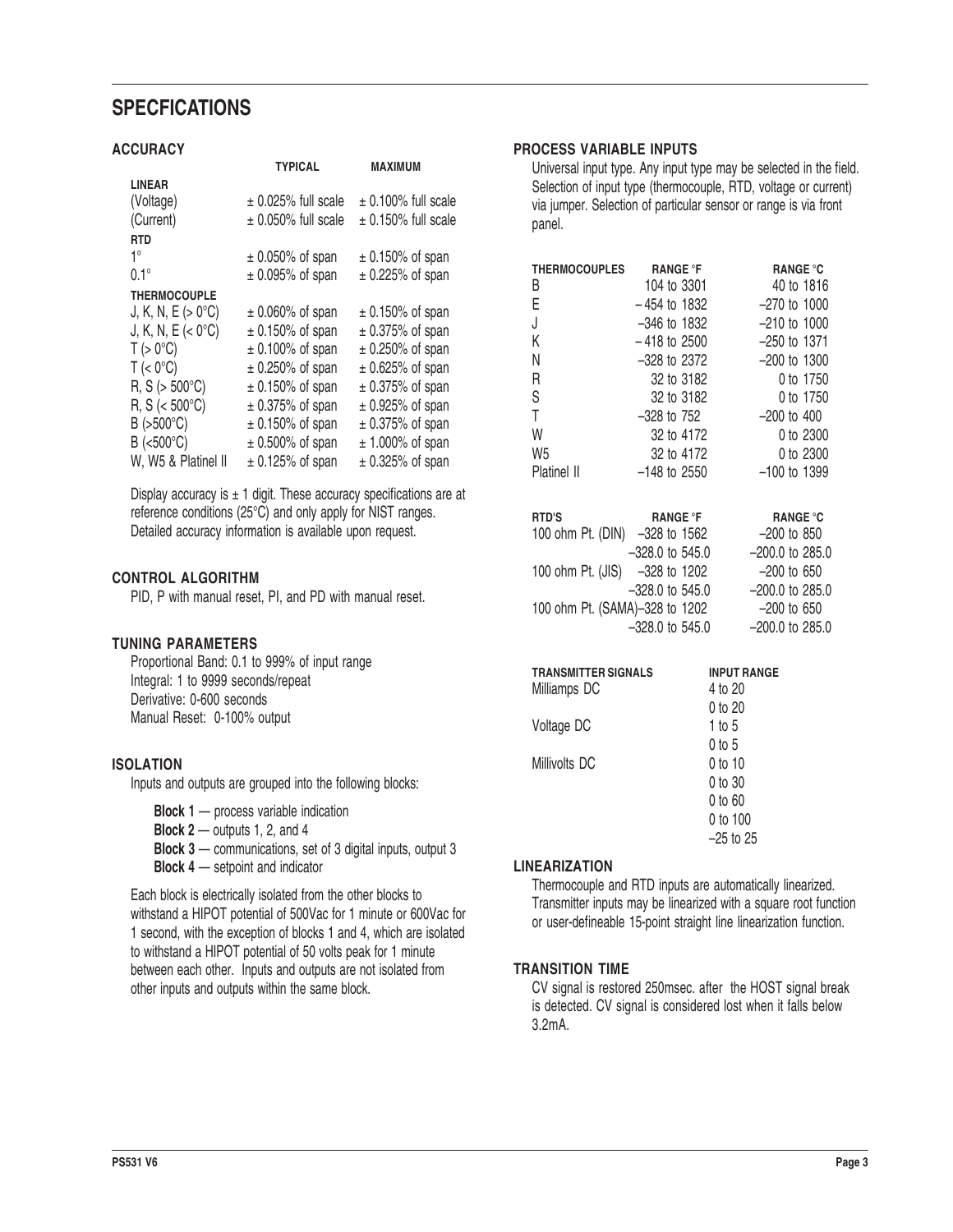#### **INPUT IMPEDANCE**

Voltage Input: 1 Mohm RTDs: 10 Mohms

Current Input: 250 ohms Thermocouples: 10 Mohms

## **UPDATE RATE**

Input is sampled and output updated 5 times per second. Display is updated 5 times per second. Passage of the HOST signal through the 531 is continuous.

#### **INPUT FILTER**

Single pole lowpass digital filter with selectable time constant from 0 to 120 seconds.

#### **CALIBRATION**

The station comes fully calibrated from the factory and continuously calibrates itself for component aging due to temperature and time, except for reference voltage. Field calibration can be performed easily with a precision multimeter and thermocouple simulator. Process variable offset and gain factors are provided to correct for sensor errors.

## **OUTPUT MODULES**

One analog output (CV), 4–20mA into a load up to 1000 ohm. Also available is an additional mechanical relay module that can be tied to an alarm.

## **CONTROL OUTPUTS**

4–20mA into a load up to 1000 ohms.

#### **ALARMS**

The 531 has two powerful software alarms. The 531 provides a LOCAL alarm that indicates when the 531 is in LOCAL mode. When tied to an available output, the HOST device can be flagged as to the change in status. Alternately, a PV High, PV Low, PV Rate, SP Band or SP Deviation alarm may be configured. A 9-character custom alarm message is available for each alarm.

## **DIGITAL INPUTS**

A set of five external dry contacts or open collector driven transistor inputs are available. Each can be configured to perform one of the following functions:

- Select LOCAL control with LAST-OUT or 1 of 2 preset values
- Acknowledge alarms
- Addressable through serial communications only
- $\cdot \triangle / \triangledown$  Key Emulation
- HOST "watchdog" timer input

#### **SERIAL COMMUNICATIONS**

Isolated serial communications is available using an RS-485 interface. Baud rates of up to 19,200 are selectable. The protocol supports CRC data checking.

#### **DIGITAL DISPLAYS**

Displayed information depends upon chosen options. **Upper display**: five-digit, seven-segment. Used exclusively to display PV. Height is 15mm (0.6 in.).

**2nd display:** nine-character, 14-segment alphanumeric. Selectable SP or CV indication. During set up, displays configuration information. Height is 6mm (0.25 in.).

**3rd display:** nine-character, 14-segment alphanumeric. When no alarm messages are queued, indicates a user-selectable "station" name. During set up, displays configuration information. Height is 6mm (0.25 in.).

All displays are vacuum fluorescent. Color is blue-green.

#### **STATUS INDICATORS**

**ALM 1 icon illuminated:** alarm status **HOST** key illuminated: CV signal from HOST is present **MANUAL** key illuminated: 531 is in LOCAL MANUAL mode **ACK** key illuminated: alarm is acknowledgable **MENU** key illuminated: 531 is in configuration mode

#### **DIMENSIONS**

Meets 1/4 DIN designation as specized in DIN standard number 43 700. See diagram on page 5 for details.

#### **MOUNTING**

Panel-mounted. See diagram on page 5 for details.

## **WIRING CONNECTIONS**

30 screw terminals in the rear of the instrument.

## **POWER CONSUMPTION**

15VA at 120VAC, 60Hz (typical).

#### **WEIGHT**

Approximately 1 kg (2.2 lbs.).

#### **AMBIENT TEMPERATURE**

Operative Limits: 0 to 50°C (32 to 122°F). Storage Limits:  $-40$  to  $70^{\circ}$ C ( $-40$  to  $158^{\circ}$ F).

#### **RELATIVE HUMIDITY**

10 to 90%, non-condensing.

#### **VOLTAGE AND FREQUENCY**

Universal power supply: 90 to 250VAC, 48 to 62Hz.

### **NOISE IMMUNITY**

Common mode rejection (process input): >120 dB. Normal mode rejection (process input): >80 dB. AC line is double filtered and transient protected. Internal snubbers are provided for each relay output.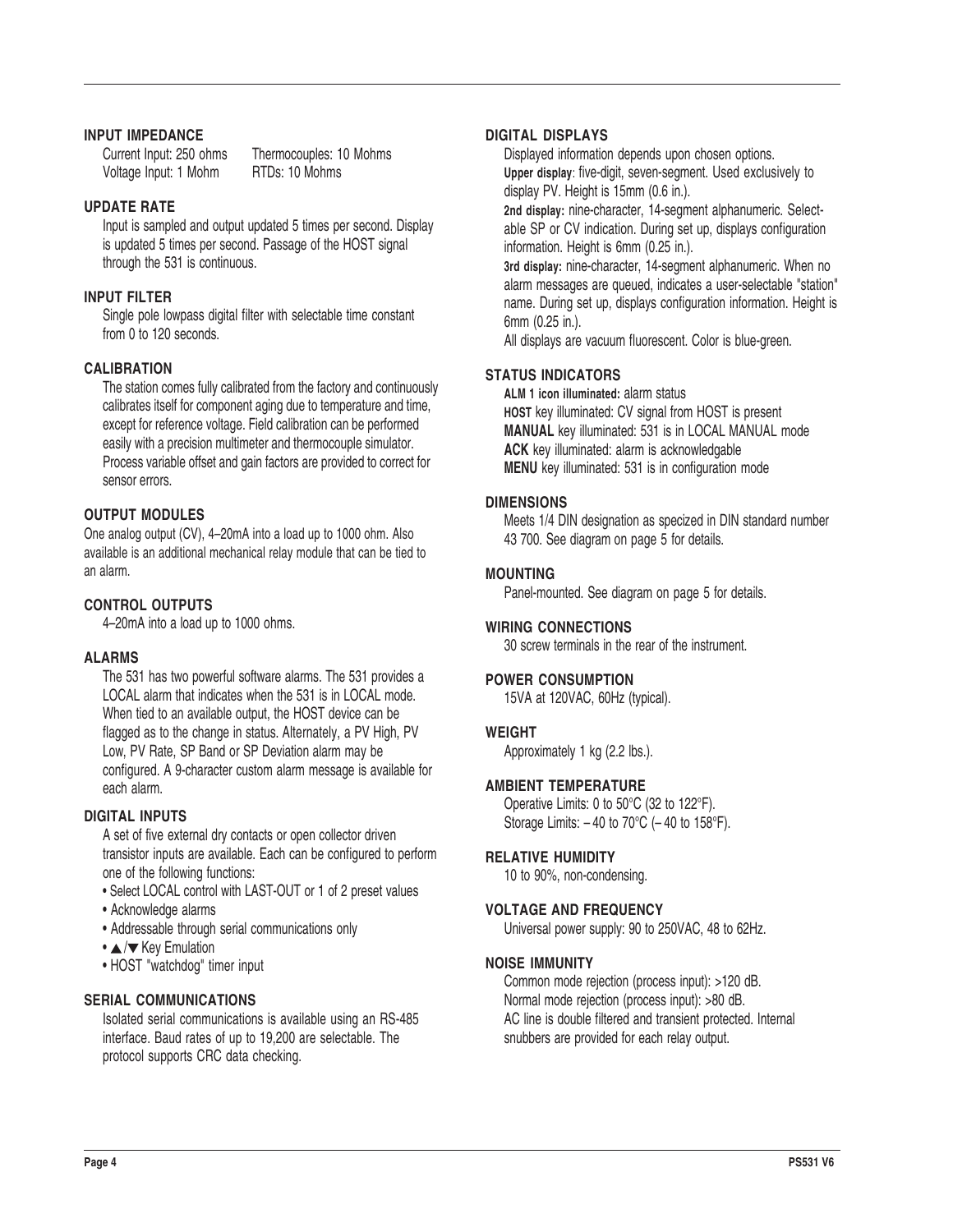### **CONSTRUCTION**

Case: extruded, non-perforated black anodized aluminum with ABS plastic sleeve.

Bezel: black plastic ABS.

Chassis assembly: plug-in type.

Keys: silicone rubber with diffusion printed graphics.

NEMA rating: front panel conforms to NEMA 4X when instrument is properly installed.

## **AGENCY APPROVALS**



#### **MEMORY RETENTION**

Lithium battery maintains all programming for approximately ten years.

#### **SECURITY**

There are two levels of access: restricted and full. A configurable code is used to enter the full access level. Functions not available in the restricted level are configurable.



**F** (Heavy Industrial)

(Available as an option)